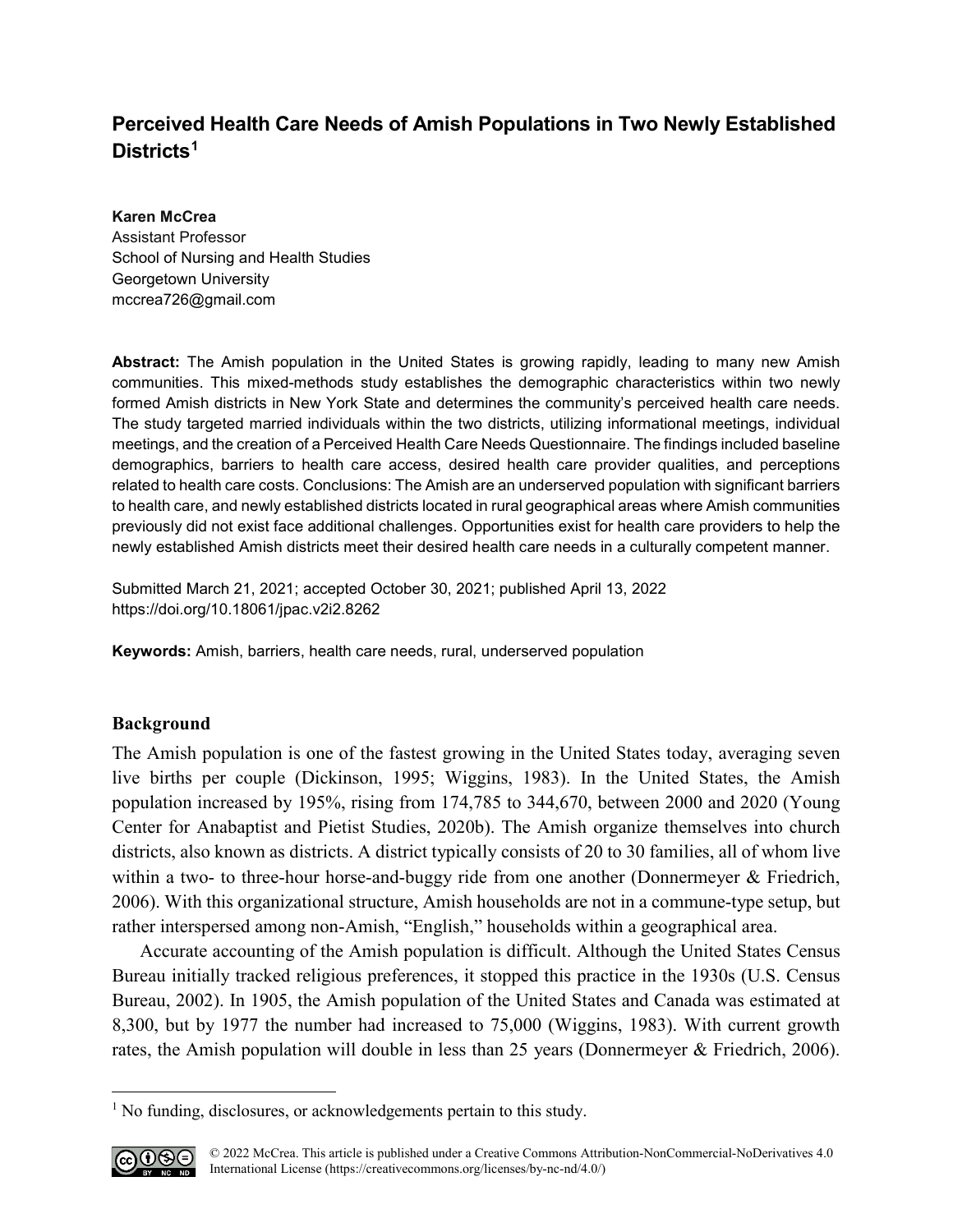In 2020, the Young Center for Anabaptist and Pietist Studies (2020a) estimated the Amish population in the United States to be 344,670 individuals.

Initial North American Amish settlements, in the early eighteenth century, were in the mid-Atlantic area of the United States. Since that time, Amish migration has spread across the midwestern, southern, and northeastern portions of the United States and the province of Ontario in Canada (Hostetler, 1980). The Young Center for Anabaptist and Pietist Studies (2020a) reports that Amish currently reside in 31 states within the United States, four Canadian provinces, and two South American countries.

Between 2006 and 2010, more than 2,360 Amish families migrated across state lines (Kraybill et al., 2013, p. 181). As the Amish migrate and establish new districts in communities without a prior Amish presence, there is uncertainty regarding what Amish health care needs and desires are. Assessing health care needs from the Amish perspective is one important step into gaining better understanding. The community utilized for this study was recently established in an area with no prior exposure to the Amish and consists of a two closely linked church districts whose families reside across two counties in a rural locale. The purpose of this study is to assess the perceived health care needs of these two church districts with a goal of gaining insight.

The theoretical framework chosen to guide this study is the culture care diversity and universality theory developed by Dr. Madeleine Leininger. The culture care theory has been established as a major, dominant, and relevant theory after more than 50 years of study and research (Leininger & McFarland, 2006). Leininger asserts that *caring* is the essence of nursing, and furthermore, the provision of culturally competent care is beneficial and necessary for the health, well-being, and healing of people of all cultures (Leininger & McFarland, 2006). Leininger also bases her theory on the premise that all people, regardless of their cultural background, can inform and guide professionals so that they receive the type of care they want and need (Welch, 2002).

In essence, Leininger integrates two opposing concepts— cultural care diversity and cultural care universality—into one theory. The concept of cultural care diversity relates to learned and transmitted values, beliefs, and patterned lifeways that assist, support, facilitate, or enable other individuals to maintain their well-being and health (Welch, 2002). Leininger states that characteristics unique to one individual can assist others who have differing life experiences. Leininger also developed the concept of cultural care universality, which asserts that certain basic fundamentals of health meanings, beliefs, and values are found across all cultures (Welch, 2002). These universal traits allow commonalities to exist regardless of culture. Leininger's theories serve as an ideal guiding framework for this study, which focuses on identifying the health care needs of a newly established, culturally unique population within a geographical area that had no prior exposure to the Amish.

## **Review of Literature**

A review of the literature was undertaken to ascertain relevant background information and determine gaps in the literature. Several case study and observational articles related to Amish health care have been published. Examples include Blair and Hurst (1997), who offered Amish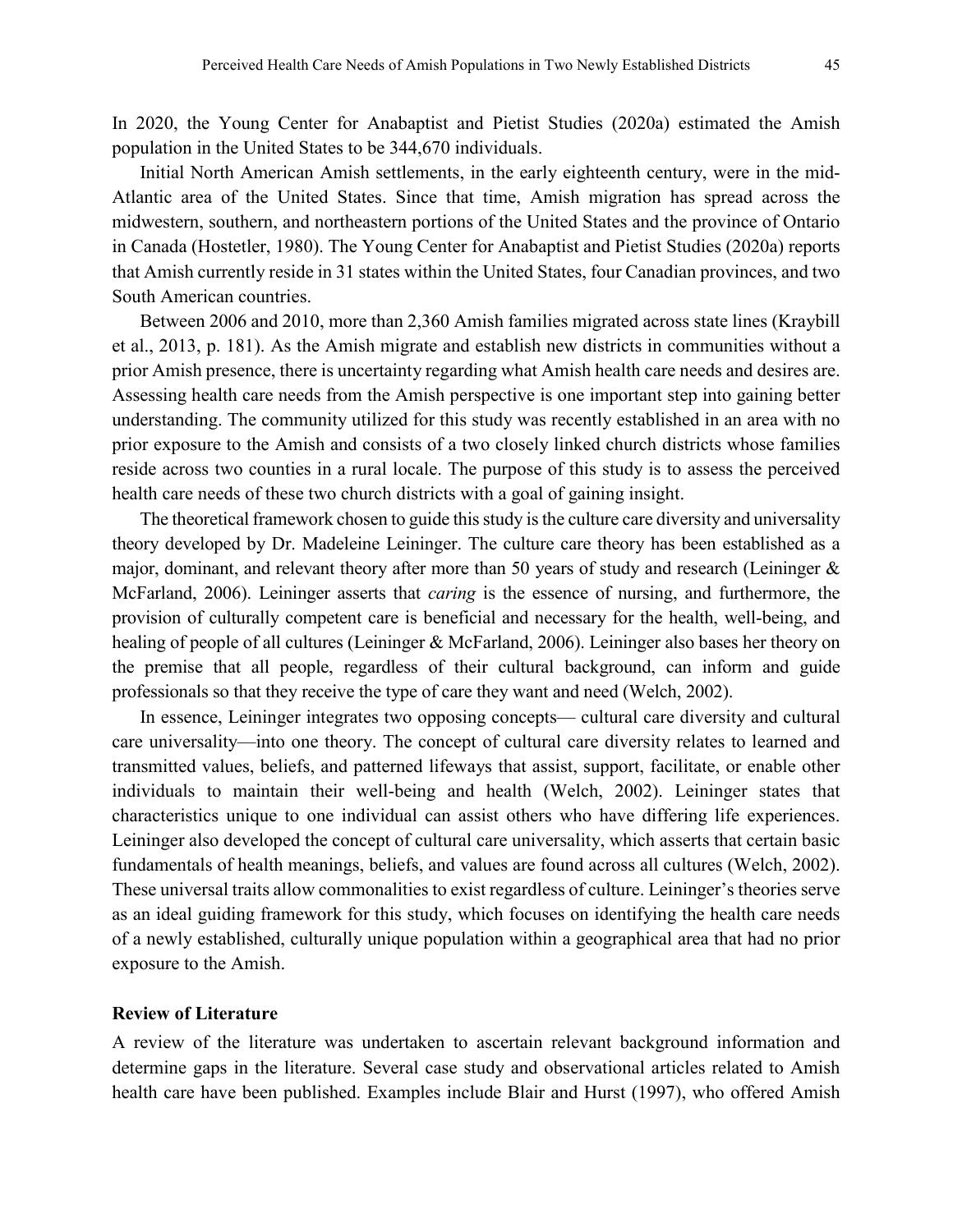and non-Amish observations directly related to Amish health care; Guyther (1979), a physician who presented a case study of one of his Amish patients; and Weyer and colleagues (2003), who also discussed a case study of an Amish patient. Although these articles provide some context and background, they lack rigor and true Amish perspective of pertinent issues.

Multiple qualitative studies were located. Perhaps the most influential and relevant was the seminal research conducted by Anna Francis Wenger. Wenger (1988, 1995) utilized Leininger's theory of culture care diversity and universality to explore Amish culture, community, and health care, and she provided a culturally centered look into the Amish way of life that was previously unexplored. Dellasega et al. (1999) published a qualitative study focusing on the views of nine advance practice nurses, procured through snowball sampling, who provided care within Amish communities. Andreoli and Miller (1998) published the results of their qualitative study examining the topic of aging within the Amish community. Their sample group consisted of ten Old Order Amish and an unnamed number of non-Amish individuals, and their findings suggest that the Amish approach to care of the elderly should be considered by policy makers as they face a growing, aging, baby-boomer population. The qualitative studies that were examined offered valuable general insight into the Amish culture and certain aspects of Amish views related to health care but did not address the specific needs of the focus community.

Multiple quantitative studies were also reviewed. Miller et al. (2007) performed one of the first systematic surveys of Amish women. They examined health status, health conditions, and health behaviors. Bassett et al. (2007) examined physical activity and the body mass index of Amish children, providing concrete evidence that the active lifestyle of Amish youth results in lower childhood obesity rates. Of note, there are a multitude of studies related to genetic and congenital abnormalities among the Amish. These studies were not examined as part of the literature review.

Armer and Radina (2006) performed a mixed methods study that examined the definition of health and health promotion behaviors among the Amish. Thomas et al. (2002) undertook a literature review to examine health-related research among Amish women, while Yoder (1987) explored existing literature and suggested nursing interventions when providing care to the Amish. Wiggins (1983) explored the literature and provided information regarding health and illness beliefs and practices among the Amish. A severe limitation of several of these articles is the use of aging textbooks without actual input from the Amish. Beachy et al. (1997) explored existing literature related to the Amish and applied the transcultural assessment model.

A limited number of needs assessments related to Amish health care have been completed. Cates (2005) explored mental health issues within Old Order Amish communities. Miller et al. (2019) performed a health needs assessment in Lancaster County, Pennsylvania, that incorporated Old Order Mennonite and Old Order Amish populations. Finally, a study completed in Kentucky was used to determine the need for a genetic medical clinic (Hunt et al., 2018).

Overall, the literature review identifies the Amish as a growing and underserved health care population. However, a major gap identified in the review relates to the health care needs of newly established Amish communities. No studies were located that addressed this issue, either from the Amish perspective or from the perspective of health care organizations and providers. Given the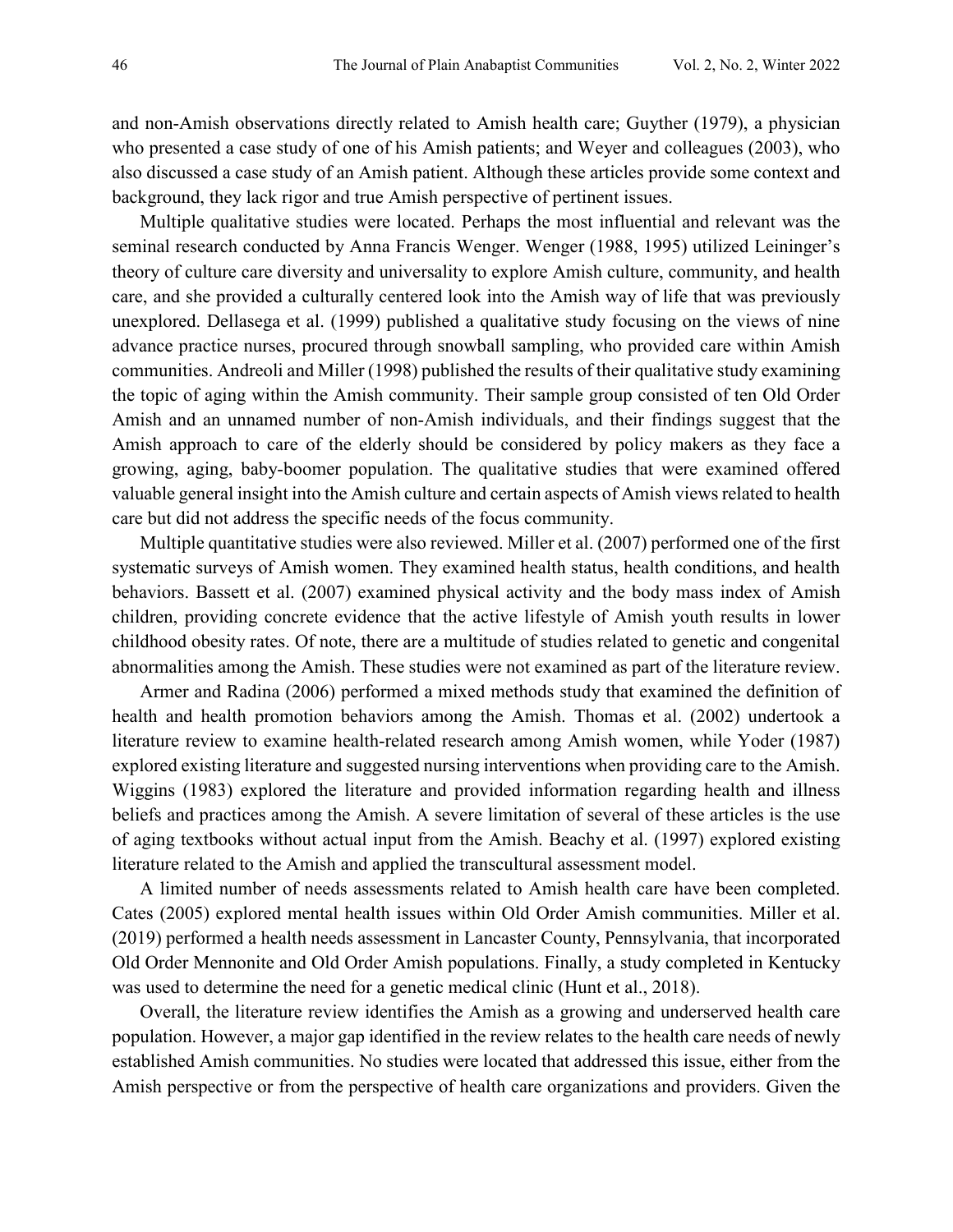rapidly expanding number of new Amish districts, the current study was developed to explore these needs from the Amish perspective.

#### **Methodology**

## *Design*

The study took place in New York State, which is experiencing a rapid influx of new Amish communities. Since 2000, there have been 42 new Amish settlements and 119 new Amish districts in New York State, a majority of which are in areas with no prior established Amish presence (Young Center, 2020b). New York is one of America's most vital agricultural states, ranking second in apple, maple syrup, and pumpkin production and third in dairy, wine, grape, cabbage, cauliflower, and corn silage production (New York State Agricultural Society, 2021). Even though New York has remained a top agricultural producer in the United States, the number of farms and utilized farmland has dramatically declined. Study participants reside in two counties. In one of those counties, there were 995 farms utilizing 180,750 acres of farmland in 2012. This is a significant reduction from 1959 when there were 2,391 farms utilizing 456,961 acres of land (New York State Agricultural Society, 2021). The availability of unused farmland was a major impetus leading to the recent establishment of the Amish communities in this study (study participant, personal communication, June 2010).

This study was part of a larger study that aimed to determine baseline functional health status, identify perceived health care needs, and facilitate a strategic plan of action to address identified gaps. The first step in the project plan was ensuring that the researcher had buy-in from the target population. Without buy-in, the project could not proceed. The Amish community surveyed for the study consisted of two church districts with close ties to each another. One district contained 22 families and the other district contained 14 families.

An informational meeting was held to allow members of the districts to hear information regarding the proposed project, ask questions, and review the questionnaire. The date and location were determined in collaboration with an Amish bishop. Fliers were distributed to children in the two Amish schools, and a total of 24 adults attended the meeting, listened to the presentation, asked questions, and reviewed the proposed questionnaire documents. As a group, the community unanimously agreed to participate in the project, and the details related to determining participants and collecting data were decided at the meeting. At the community's request, no audio or video recordings of visits were made.

Creating an opportunity for open dialogue between the researcher and potential Amish participants had multiple outcomes. The informational meeting allowed potential project participants to meet the researcher and determine trustworthiness. It also allowed them to help shape and guide how the project would move forward.

#### *Sample*

The attendees at the informational meeting identified their community as a relatively young one. Within the two districts, there were no widows or widowers, and the vast majority of single adults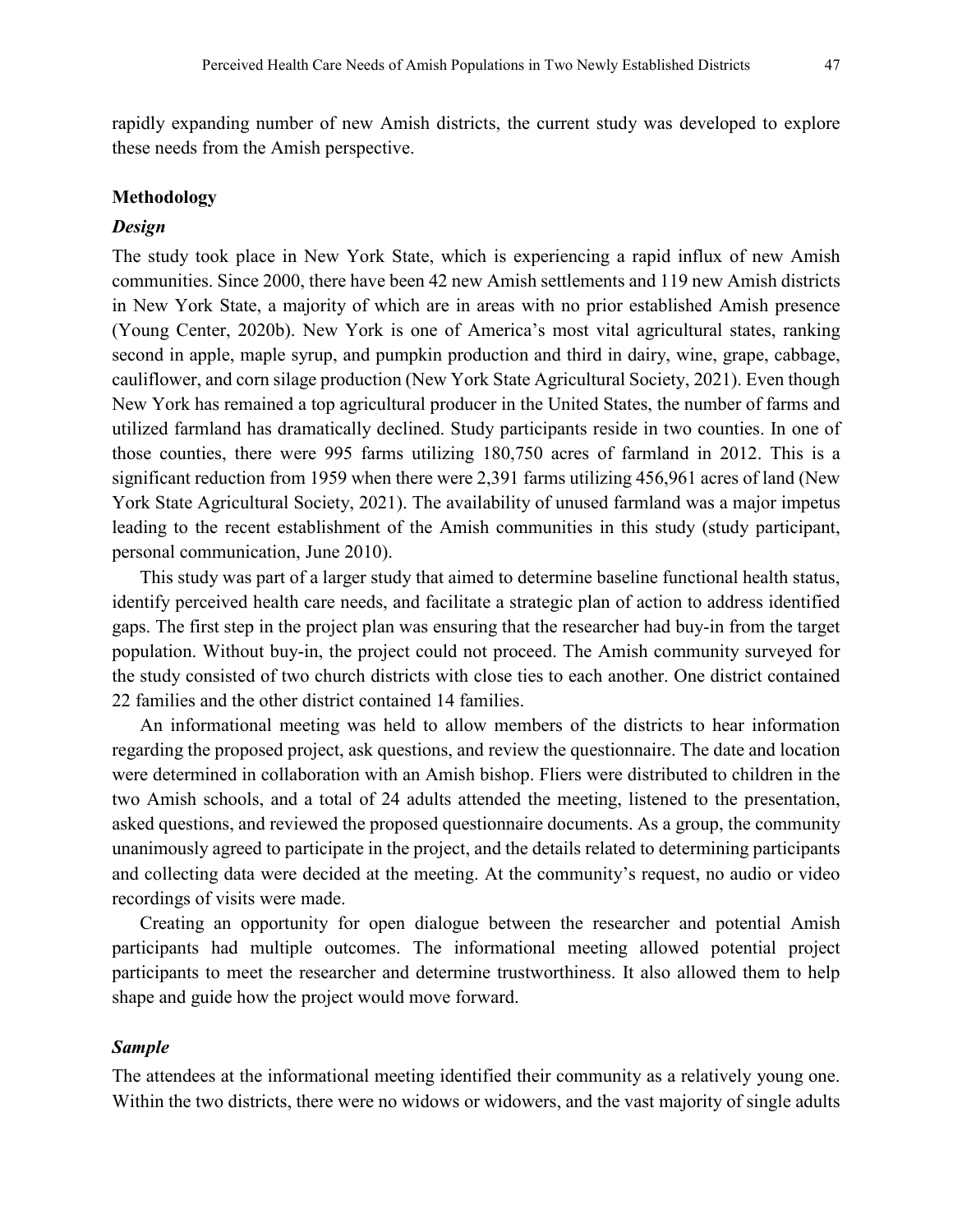were in their late teens to early twenties. These individuals continue to reside with their parents until they marry. For this reason, at the request of the community, married couples were identified as the target population. The meeting participants also requested that the questionnaires be completed during face-to-face meetings within individual homes and not in a large group setting, with the researcher present to answer any questions participants might have.

The question of how to identify and locate all eligible married couples was resolved by two Amish men who attended the informational meeting. All married couples carry fire insurance on their residences, and each district appoints one individual to maintain all fire insurance records. Both elders agreed to send the researcher a list of names and addresses of all married couples in their district. A total of 36 married couples (72 individuals) within the two districts were identified as possible participants for the study. Participation was completely voluntary.

## *Questionnaire*

A search was undertaken to locate an existing, validated, and reliable questionnaire that would assess perceived barriers to care, priority health needs, and desired health care provider characteristics among the Amish. An exhaustive literature review revealed no existing tool that fit all, or even most, requirements. The tool that came the closest was a community health center survey utilized by Dickinson et al. (1996). This tool had only been used once and had no reliability or validity data (Dickinson et al., 1996). It focused specifically on services offered or being considered at a community health center serving Amish and non-Amish individuals in Wisconsin. The tool was not directly translatable to the proposed project in New York, but it provided the researcher with an idea of how to proceed with the development of a tool. The Perceived Health Care Needs Questionnaire was created to meet the needs of the proposed study. It provided options to select from and opportunities to write in additional responses. A certified nurse midwife who works with the Amish in another area of New York State and two Amish individuals who reside in the targeted Amish community reviewed the document and offered suggestions to improve comprehension and understanding. The reviewers also ensured that the questionnaire was culturally appropriate. The survey incorporated specific questions about the personal, social, environmental, and cultural needs and beliefs as they related to the potential health care needs assessment of these districts' members.

## **Data Collection**

This project used convenience sampling*.* Participants signed up for times to complete the questionnaire at their convenience. Volunteers from both districts agreed to collect the sign-up sheets on Sundays after church services. Those who chose not to participate simply did not sign up for an interview time. Questionnaires were completed during face-to-face visits during which the researcher provided the evaluation tool, discussed the project, and obtained informed consent. The researcher was present to clarify questions that participants did not understand and to ensure that questionnaires were completed. All possible efforts were made to not influence participant responses.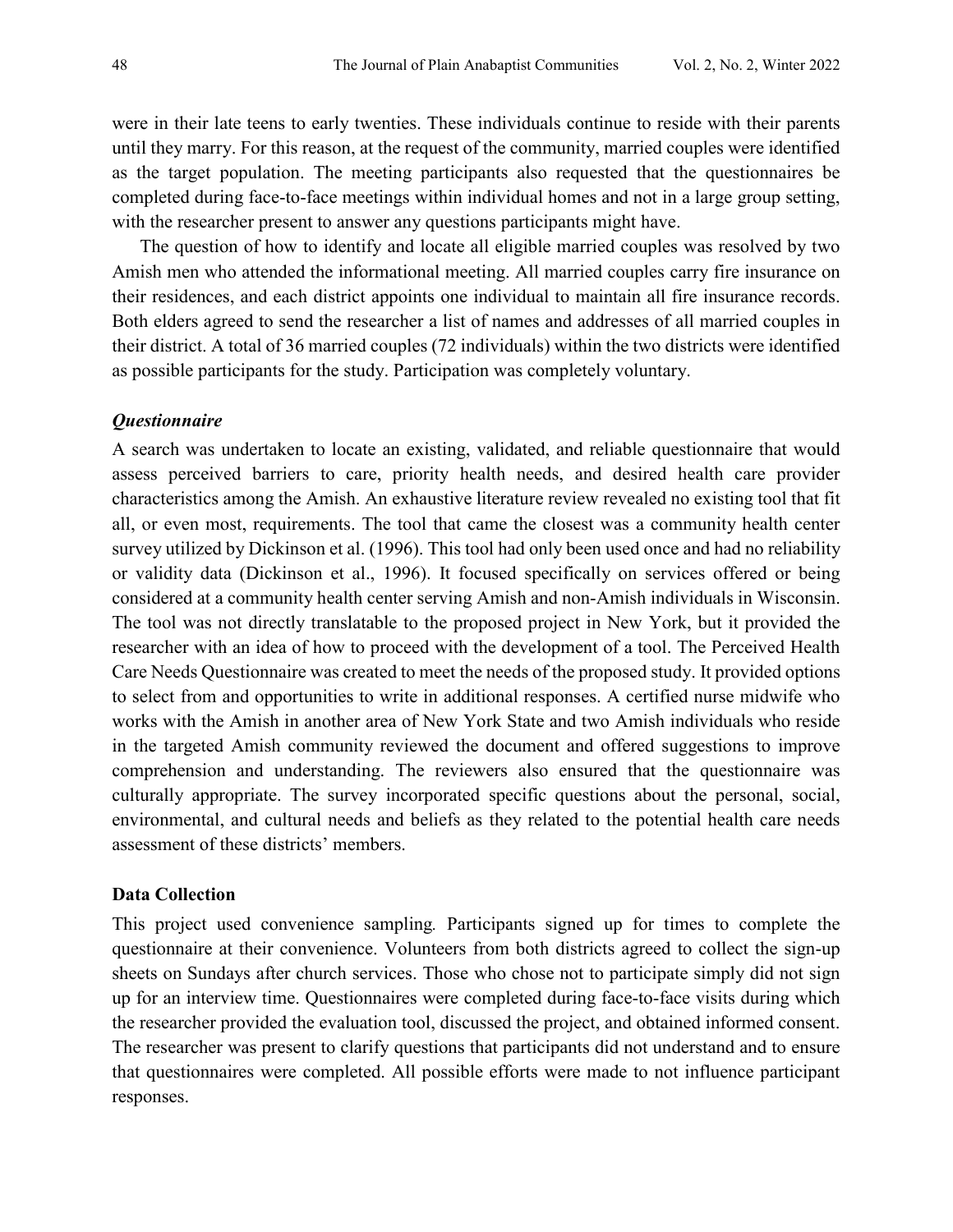#### **Data Analysis**

Descriptive statistics were used to analyze demographic characteristics of the respondents including age, gender, marital status, number of residents within the home, and number of live births. Rank orderings were calculated for topics including why individuals did not seek care from health care professionals, which health care services were deemed important, and what qualities were preferred in a health care provider. Mean, median, and mode were used in the analysis of reasonable costs for health care visits.

## **Results**

## *Demographic Characteristics*

A total of 65 individuals completed the survey, an individual participation rate of 90.3%. The participants represented 34 of the identified 36 households, a household participation rate of 94.4%. Females represented 50.3% of the respondents, while males represented 47.7%. The average age of participants was 39.4 years, with 81% of respondents under the age of 50. The average household size was 5.94 people, and the average number of live births per household was 5.85. All households consisted of a husband, a wife, and, in some cases, biological children. No extended family or non-relatives resided in any household in the study.

## *Perceived Barriers to Accessing Health Care*

Participants were given a list of 11 possible reasons for not seeking health care plus an "other" category, where they could write in additional reasons. They were instructed to choose all the reasons that applied during the previous year. (See Figure 1.)

#### **Figure 1**



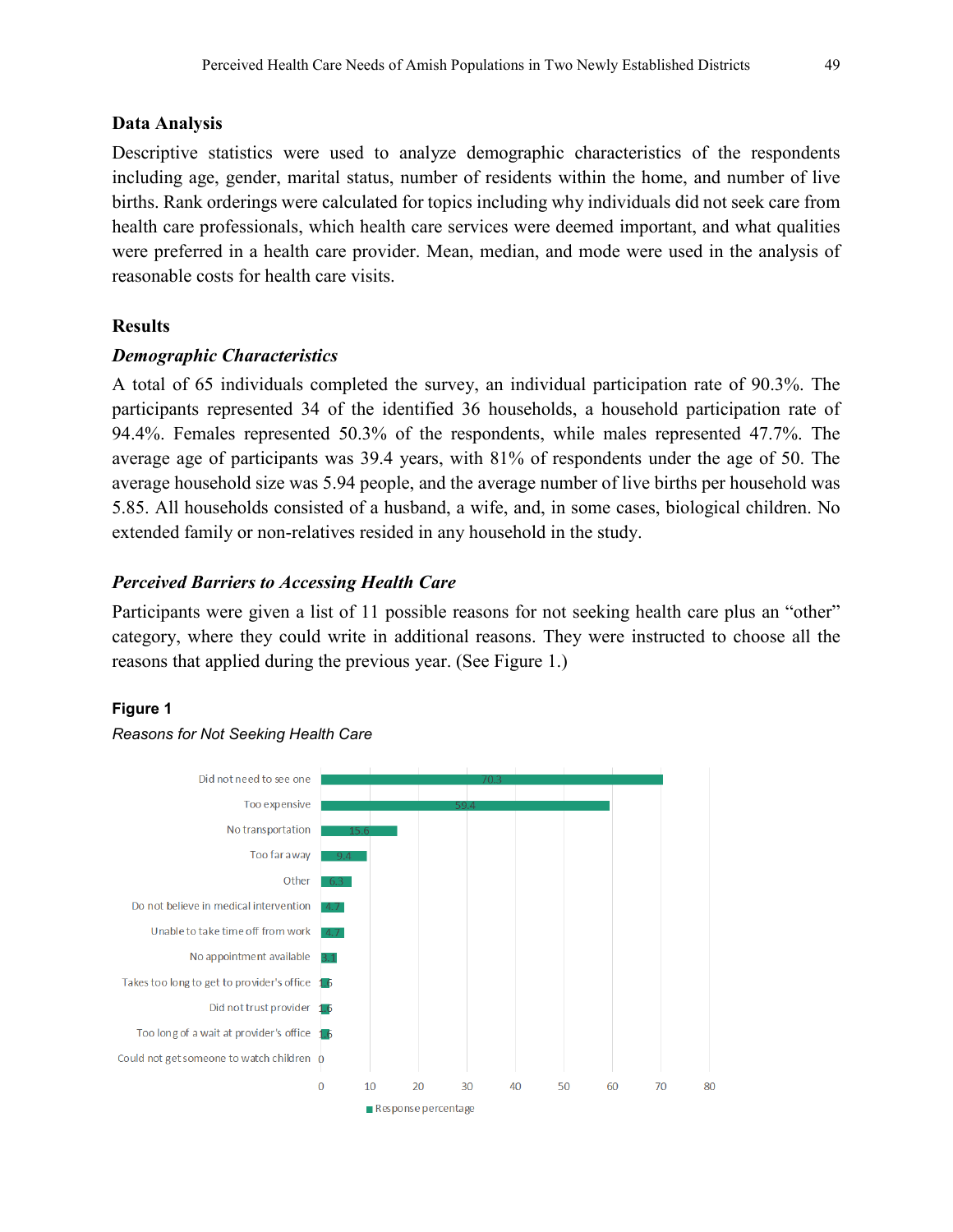Sixty-four participants responded to this question. It is not known why one individual did not respond to it. The main reason for not seeking health care was identified as "not needing to see a health care provider," an option chosen by 70.3% of the participants. The next most frequent response was "too expensive"; 59.4% of respondents chose this option. While completing the survey, many participants openly said that they often opt to go to the Emergency Department when health care is needed. They noted that because they do not typically seek routine preventative care, many primary care providers and health care organizations refuse to add them to their patient lists and are not willing to see them on an as-needed basis. The next two most commonly chosen selections were "no transportation," chosen by 15.6% of respondents, and "too far away," chosen by 9.4%. A total of 6.3% of respondents chose "other" as a reason for not seeking health care. Written-in reasons included "It was too easy to put off going," "The provider does not use natural remedies such as burdock leaf and B&W salve," "We try natural remedies," and "We try to keep costs down."

## *Desired Health Care Services*

Participants were given a list of 17 types of health services and an option of "other," and were asked to pick the top three types of health services that were most important for their family and community. (See Table 1.)

#### **Table 1**

| Answer options                          | Most<br>important | Second<br>most<br>important | Third<br>most<br>important | Number of<br>responses |
|-----------------------------------------|-------------------|-----------------------------|----------------------------|------------------------|
| Birthing center (or home delivery)      | 19                | 16                          | 3                          | 38                     |
| Child health care provider              | 11                | 7                           | 10                         | 28                     |
| Basic dental care                       | 5                 | 9                           |                            | 21                     |
| Home health care services               | 6                 | 6                           |                            | 19                     |
| Pregnancy care                          | 9                 | 5                           | 4                          | 18                     |
| Adult health care provider              |                   | 3                           | 6                          | 16                     |
| Chiropractor                            |                   | 5                           | 4                          | 10                     |
| Pharmacy services                       |                   | 3                           | 5                          | 9                      |
| X-ray services                          |                   | 3                           | 3                          | 8                      |
| Laboratory services                     |                   | 3                           | 3                          | 6                      |
| Hospital for delivery or inpatient care |                   | 2                           | 3                          | 6                      |
| Other                                   |                   | 2                           | 3                          | 6                      |
| Immunizations                           |                   |                             |                            | 3                      |
| <b>Health education services</b>        |                   | O                           | 3                          | 3                      |
| Physical therapy services               | O                 | O                           |                            |                        |
| Mental health services                  |                   | O                           |                            |                        |
| Child spacing services                  |                   |                             |                            |                        |
| Alcohol and tobacco counseling          | O                 | O                           | 0                          | O                      |

*Identification and Prioritization of Desired Health Care Services*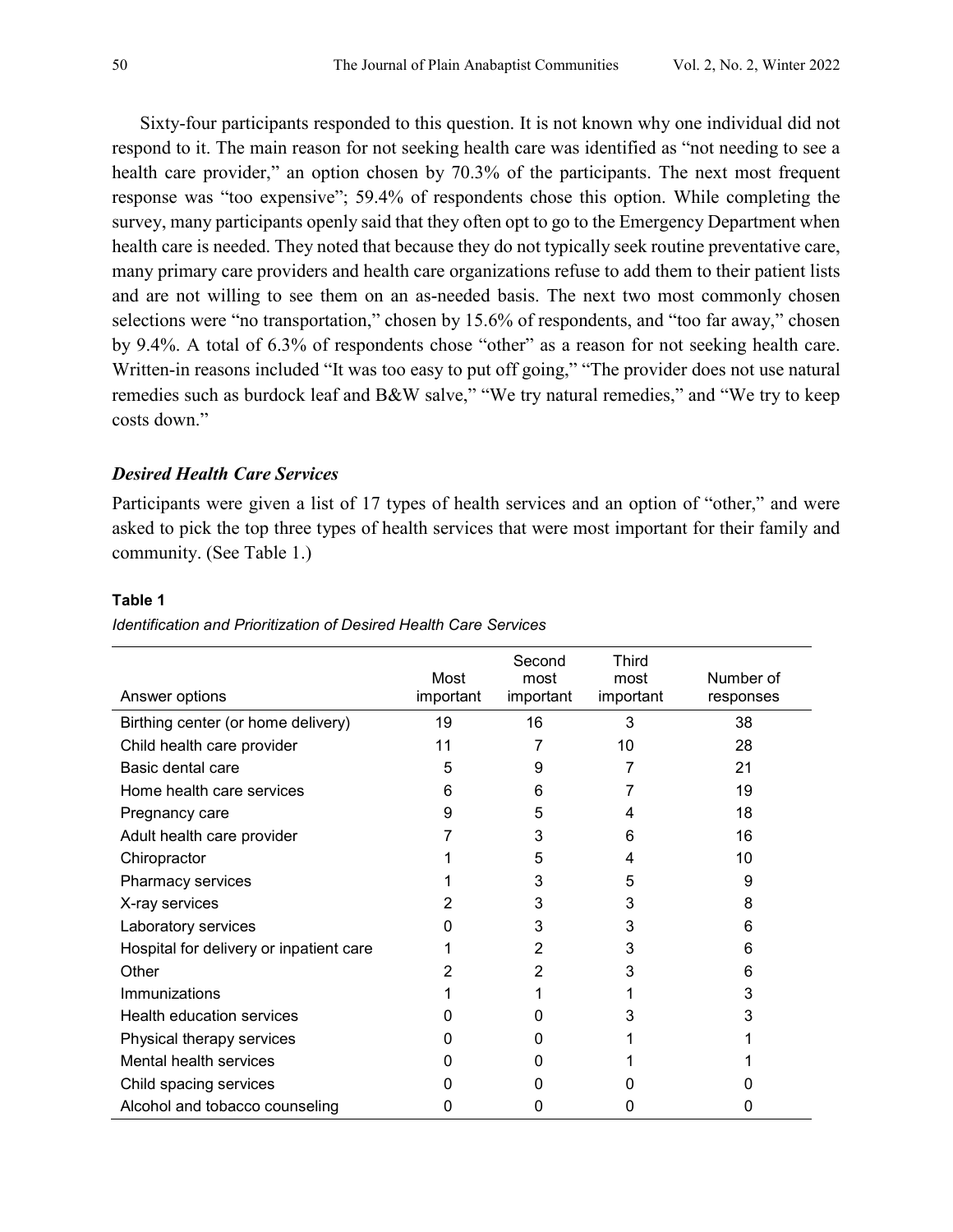The top priority was "birthing center or home delivery services" with a total of 38 responses, 10 more than "child health care," which ranked second with 28 responses. "Basic dental care" ranked third with 21 responses. "Care delivered in the home" ranked fourth with 19 responses. "Pregnancy care" ranked fifth with a total of 18 responses. If "prenatal" and "delivery care" are combined, they rank first with a total of 56 responses, twice as many as the next ranking for "child health care." "Adult health care" received 16 responses. The options of "child spacing services" as well as "alcohol and tobacco counseling" did not receive any responses. "Mental health services" and "physical therapy services" each garnered one response.

## *Desired Qualities in Health Care Providers*

Participants were given a list of eight qualities and a choice of "other," and asked to choose their top three desired qualities in a health care provider. (See Table 2.)

| Answer options                                      | Most<br>important | Second<br>most<br>important | <b>Third</b><br>most<br>important | Number of<br>responses |
|-----------------------------------------------------|-------------------|-----------------------------|-----------------------------------|------------------------|
| Other*                                              |                   |                             |                                   | 54                     |
| Honest and trustworthy                              | 22                | 12                          | 5                                 | 39                     |
| Reasonable fees                                     | 6                 | 12                          | 15                                | 33                     |
| Willingness to come to your community               | 8                 | 6                           |                                   | 21                     |
| Knowledge level                                     |                   | 3                           | 5                                 | 15                     |
| Respect for your culture and beliefs                | 5                 | 2                           | 4                                 | 11                     |
| Open to complementary and alternative<br>treatments | 0                 | 5                           | 2                                 |                        |
| Willingness to take payment plans                   | 0                 | 3                           | 3                                 | 6                      |
| Delivers up-to-date, high quality care              | 0                 |                             |                                   |                        |

#### **Table 2**

#### *Desired Qualities in Health Care Providers*

\* See Table 3 for additional information

The "other" category received the most responses (54). "Honest and trustworthy" received 39 responses, the most responses for a named quality. That response was followed by "reasonable fees" (33 responses), "willingness to come to your community" (21 responses), "knowledge level" (15 responses), and "respect for your culture and beliefs" (11 responses). "Open to complementary and alternative treatments" and "willingness to take payment plans" garnered seven and six responses respectively and "delivers up-to-date, high quality care" received only one response.

Since many participants chose the "other" category, an analysis was made of those responses. (See Table 3.)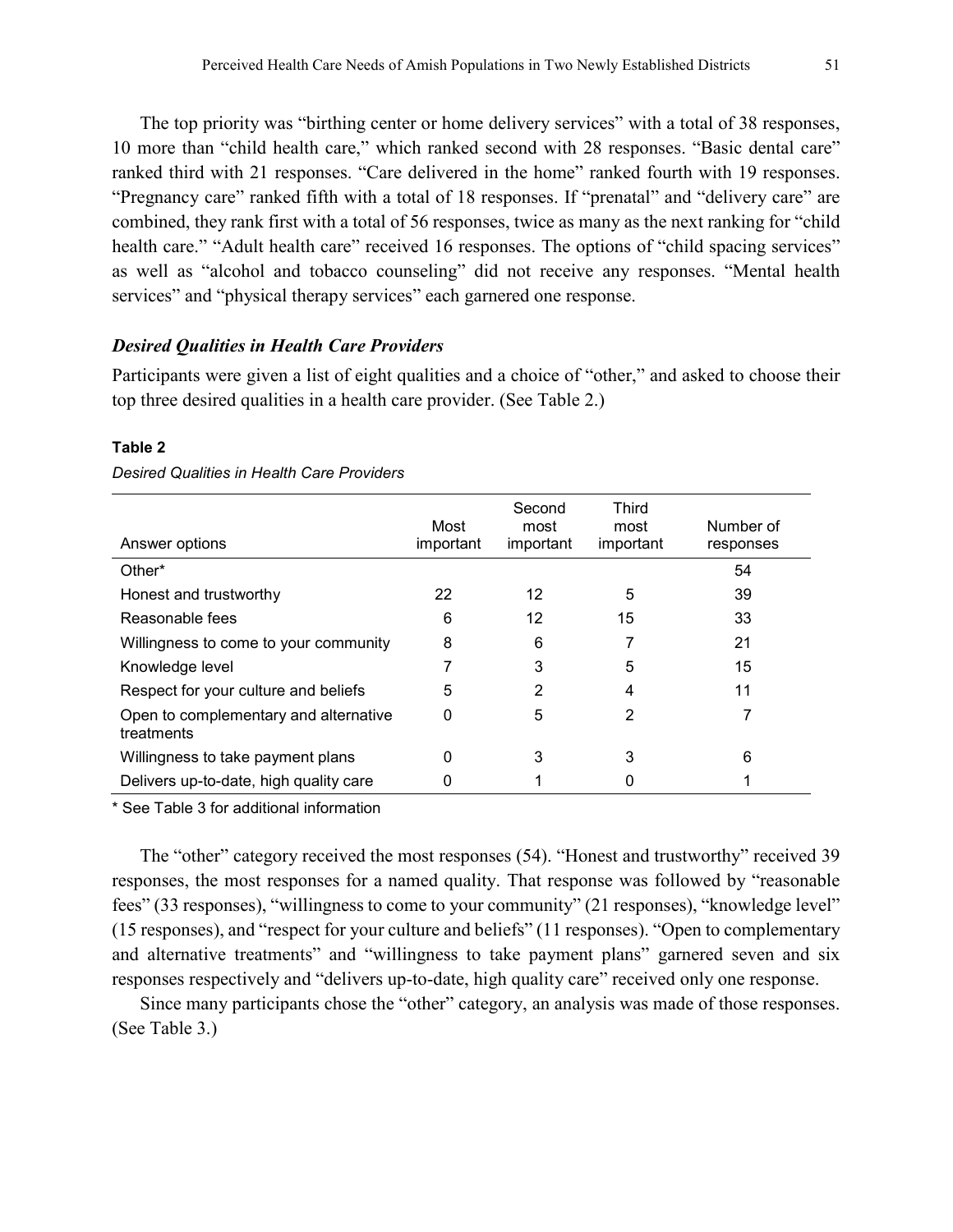| Quality                             | Number of<br>responses | Quality                  | Number of<br>responses |
|-------------------------------------|------------------------|--------------------------|------------------------|
| Delivers a certain type of care     | 14                     | Easy to get along with   |                        |
| Female                              |                        | Trustworthy              |                        |
| Communicates (listens and explains) |                        | Experienced              |                        |
| Friendly                            | 5                      | Cheerful                 |                        |
| Caring                              | 2                      | Responsible              |                        |
| Be there when needed                | 2                      | <b>Openness</b>          |                        |
| Makes house calls                   | 2                      | Concerned about patients |                        |
| Self-assured                        |                        | Reliable                 |                        |
| Service                             |                        | Open minded              |                        |
| <b>Helpfulness</b>                  |                        | Respectful               |                        |
| Integrity                           |                        |                          |                        |

**Table 3** *Other Desirable Qualities for Health Care Providers*

Fourteen respondents wrote in certain types of health care, such as health care for children or midwifery. Seven noted a desire for a female health care provider, and seven valued the ability to communicate well: taking time to listen to patients' concerns and taking time to explain. Five indicated the desire for a "friendly" provider. Most other responses followed these themes, with "caring," "be there when needed," and "makes house calls," receiving two responses each. Other traits included "responsible," "respectful," "concerned about patients," "open-minded," "reliable," "integrity," "experienced," "trustworthy," "cheerful," "experienced," "helpful," and "selfassured."

## *Reasonable Cost for Health Care Visits*

Participants were asked what they thought a reasonable cost for a visit would be. Six of the 65 participants opted to leave this question blank, a higher lack of response than for any other question. The range was \$10–\$100, the mean was \$45.88, the median was \$44, and the mode was \$50.

## **Discussion**

## *Demographic Characteristics*

The average age of the participants (all of whom were adults) was 39.4 years, with 81% under the age of 50. In comparison, the United States Census Bureau (n.d.) indicates that the average age of all United States residents, including children, is 38.5 years of age. Only 12% of the Amish participants were age 60 or older. The CDC estimates that 16.5% of the general U.S. population, including children, is at least 65 years old. This evidence supports the Amish community's assertion that they are a young group.

Females represented 52.3% of all participants in the study, and males represented 47.7%. Female data was represented in 100% of participating households, and male data was received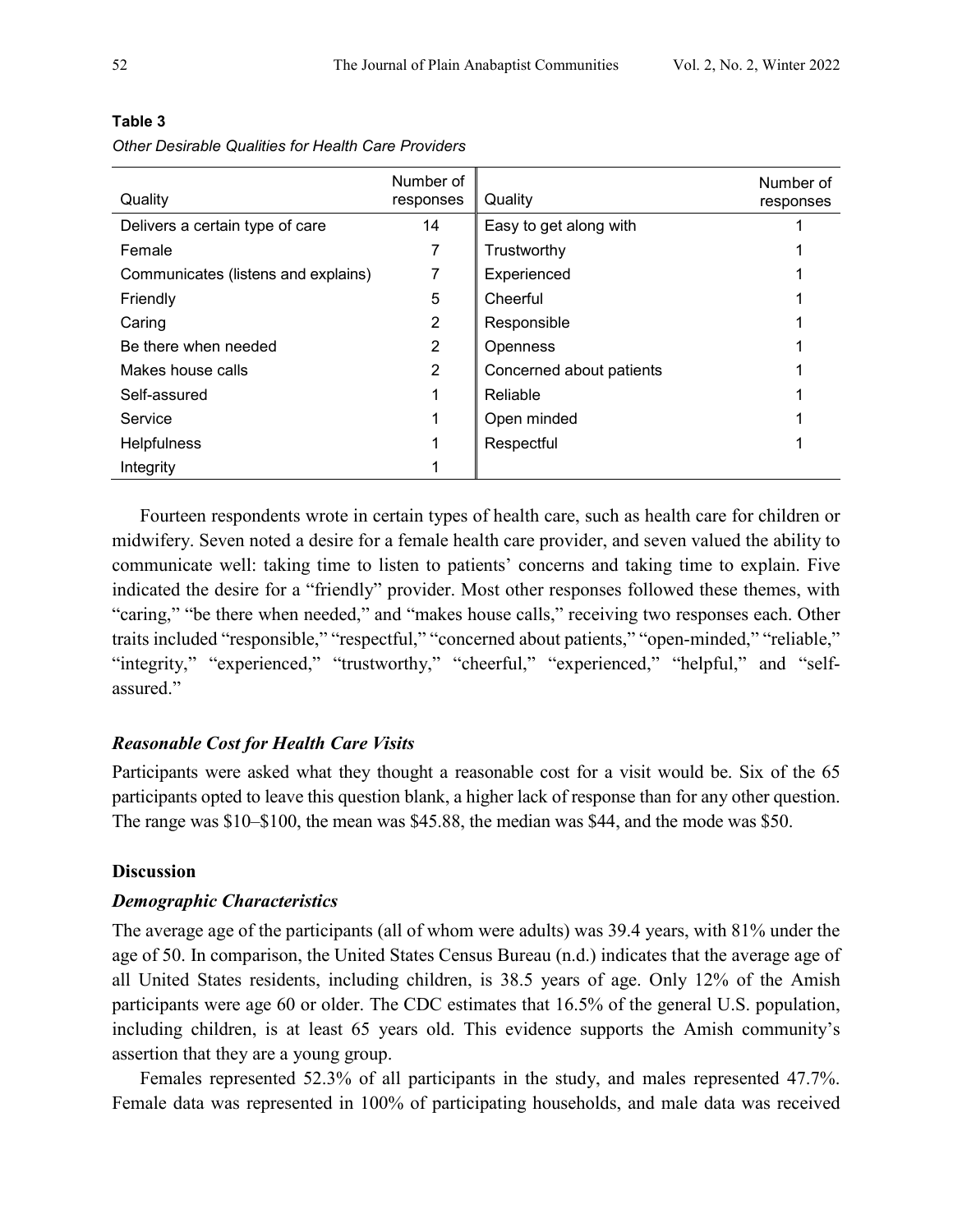from 91% of participating households. Overall, the opinions and ideas of both genders were well represented in the data.

Average household size in the community was 5.94 people, which is significantly larger than the average household size of 2.41 people determined by the 2020 United States Census.

One potential issue in comparing the collected data to the United States Census data is the fact that only households of married couples were evaluated in the study. However, according to Amish participants, single-person households are relatively rare in their community. Young adults remain at home until they marry, divorce is not recognized, and this particular community did not have any widows or widowers. All households consisted of a husband and a wife, and 77% contained at least one biological child. No participating households identified any other residents besides husband, wife, and biological children.

Data regarding the number of live births per participating household were examined. The average number of live births per household was 5.85 births. In comparison, the World Bank Group (n.d.) states that in 2019 the average number of live births per woman in the United States was approximately 1.7. The collected data indicate an Amish community birth rate significantly greater than the national average. Participants indicated that the community birth rates were representative of the Amish population in general. Wiggins (1983) estimated that the birth rate among the United States Amish was approximately six live births per household. This estimate is essentially replicated with the information gained from this study. Of note, a total of five participating households had no children. All these households consisted of young, newly married couples, and two of them indicated that they were expecting their first child. Given the relatively high number of young, newly married couples in the community, there is a high probability that the actual number of live births per couple is underestimated in this study.

Overall, the demographic characteristics of the two Amish districts are similar to national Amish demographic characteristics, which enhances the generalizability of the results. Additionally, the data backs up the community's assertions that it is a young, mobile group.

#### *Perceived Barriers to Accessing Health Care*

Transportation issues are identified as a significant barrier to seeking health care, which is not surprising since the primary mode of transportation for the Amish is horse and buggy. When horses cannot reasonably accomplish travel distances, the Amish either hire private vehicle transportation or rely on public transportation. In the rural area where the members of this Amish community reside, public transportation options are extremely limited.

While completing the survey, many participants openly stated that they often opt to use the Emergency Department when they need health care. Participants noted that because they do not typically seek routine preventative care, many primary care providers and health care organizations refuse to add them to their patient lists and are not willing to see them on an as-needed basis. Not surprisingly, this results in high health care costs. Since the Amish in the study do not participate in privatized health insurance plans or government-based Medicare/Medicaid options, all health care costs are paid for on a cash basis. For this reason, it is not unexpected that health care costs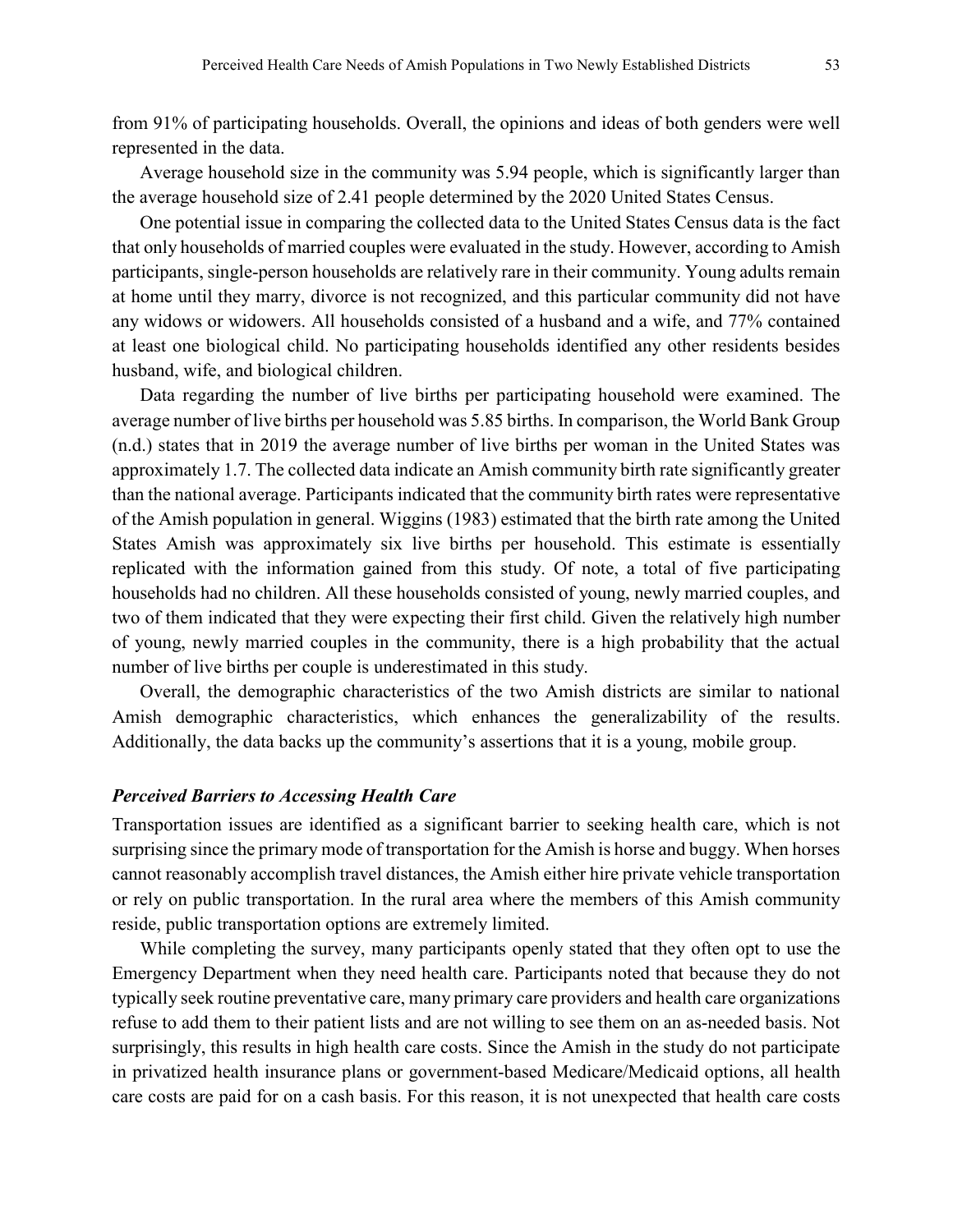would be a major concern. Based on the barriers to health care identified through the questionnaire, local and affordable care would be welcomed by the Amish community. Local health care agencies might consider adjusting policies that require patients to be seen routinely for preventative care. Increased flexibility to accommodate the Amish population has the potential to decrease existing barriers, reduce health care costs, and improve overall Amish health.

Interestingly, no participants chose "not being able to get someone to watch children." Given the high birth rate in the community, the fact that no one chose this response demonstrates the high level of social support within the Amish community. Wait time to make an appointment, wait times at the health office, and lack of trust were not highly prevalent reasons cited by the participants. A total of 26.6% of respondents said that lack of transportation, distance, and time it takes to get to provider's office were reasons they did not seek health care. Health care organizations might consider implementing a ride service or pop-up clinics to decrease the impact that transportation barriers have on health care access for the Amish.

## *Desired Health Care Services*

Given the high birth rates and number of children in these two districts, it was not surprising that child health care was identified as a priority. Along with child health care, many participants voiced the desire for immunizations, although only three chose immunizations as a priority. Participants did not voice a desire for routine well-child visits, but rather wanted a provider to handle many of the illnesses and injuries that accompany infancy and childhood. The expressed priorities of a birthing center or home birthing service combined with pediatric care expose large gaps in needed care among the Amish. Creative problem solving between health care organizations that offer these services and the Amish community has the potential to develop novel and innovative solutions.

Basic dental care was the third priority identified by the Amish community. Many parents spoke of the difficulty of arranging transportation to dentists, who are located a significant distance away. Others voiced concerns about the high rates charged by many local dentists. Because of the community's rural environment, the drinking water is not fluoridated, and no children were taking fluoride supplements. Lack of fluoride and poor dental care was evident in visibly poor dentition of many of the children and adults. Another potential cause for poor dentition was identified as high carbohydrate diets within the community. The quality of daily dental care was not assessed. Future exploration of these issues should be considered.

Not surprisingly, participants did not identify child spacing services, otherwise known as birth control, as a priority, or even important. This finding is consistent with the literature, which notes that the Amish consider children to be "gifts from God" and generally do not make efforts to prevent pregnancy. This finding also helps explain the unusually high birth rates among the Amish.

Several participants wrote in their desired health care services under the "other" option. These included "can handle fractures," "health care for the elderly," "primary care," "family doctor," and "health care provider." One participant noted that "someone to provide transportation" was a priority. All these responses underscore the desire for basic primary care in this Amish community.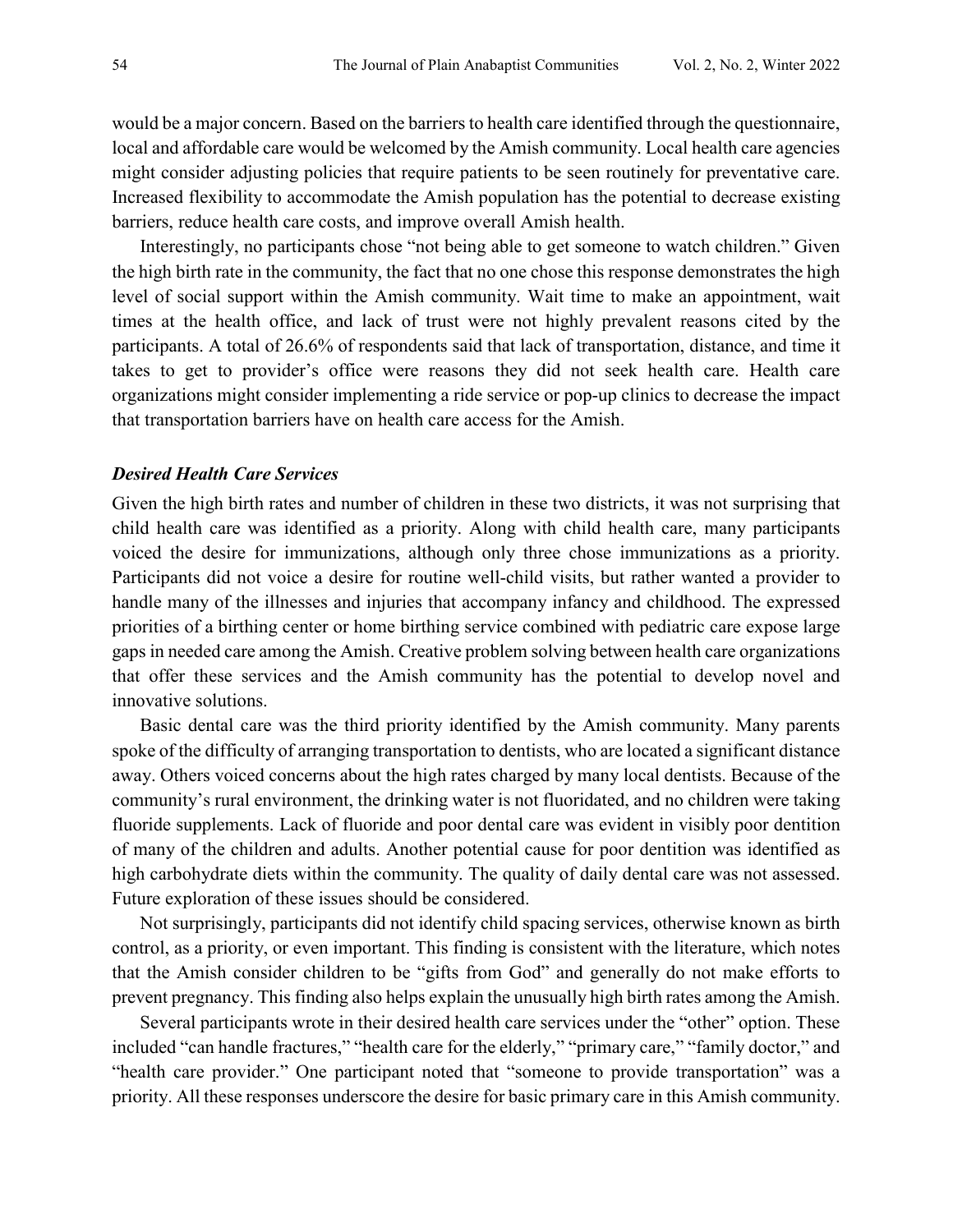## *Desired Qualities in Health Care Providers*

Dellasega et al. (1999) stated that to develop and maintain a professional nursing relationship with the Amish, a nurse needed to establish trust. Blair and Hurst (1997) asserted that the Amish tend to have a distrust of health care providers. These assertions were reinforced in this study: the category "honest and trustworthy" received the most responses—39—and many of the traits listed in the "other" category dovetailed with this theme as well. Reasonable fees and the willingness to come to the community were prioritized above provider knowledge level. The fact that a large number of participants chose the "other" category and 14 responses indicated certain types of health care (such as child health care or midwife) perhaps indicates that participants did not fully understand the question. If the tool were to be used again, modification of this question should be considered.

#### *Reasonable Cost for Health Care Visits*

Results indicate that the Amish are more than willing to pay for the services they receive. Furthermore, many community members indicated that if the care was provided in their home or nearby, they would be willing to pay even more since they would not need to hire transportation.

In New York State, the current Medicaid reimbursement rate for a level three, established patient visit (99213), is \$73.93 for a physician (Centers for Medicare & Medicaid Services, n.d.). Nurse practitioners are reimbursed at 80% of physician rates, which equates to \$59.14 for a level three visit. Data gathered from the Amish related to reasonable fees for health care visits indicate that the community is willing to pay for health care visits at a rate similar to Medicaid reimbursement. The Amish pay cash, and participants voiced a desire to pay on the day service is obtained. Same-day payment without the expense and time-consuming process of billing insurance companies for remuneration would significantly decrease overhead expenses for a potential health care provider. Furthermore, the gathered data supports the Amish assertions that they are not looking for a handout; rather, they just want health care services provided at an affordable rate.

Overall, the research provides information for health care providers seeking to provide culturally competent, high quality health care to the Amish population. The Amish are seeking affordable, quality care within their own communities. Their priorities include prenatal and childbirth care, care of children, and dental care. Health care providers hoping to provide care within the Amish community will need to excel in the areas of trustworthiness and communication skills.

Because the information came from the Amish themselves, the data has greater reliability and validity than if it was collected from non-Amish sources such as health care workers or social workers. Further strengths of the study include the high household and individual participation rates as well as the high rate of participation from both women and men. The biggest limitation of the study is the small sample size. Data obtained from two Amish districts, even with a high participation rate, cannot be generalized to the entire Amish population, nor can it be generalized to all recently established Amish communities. Additional, larger studies that encompass a more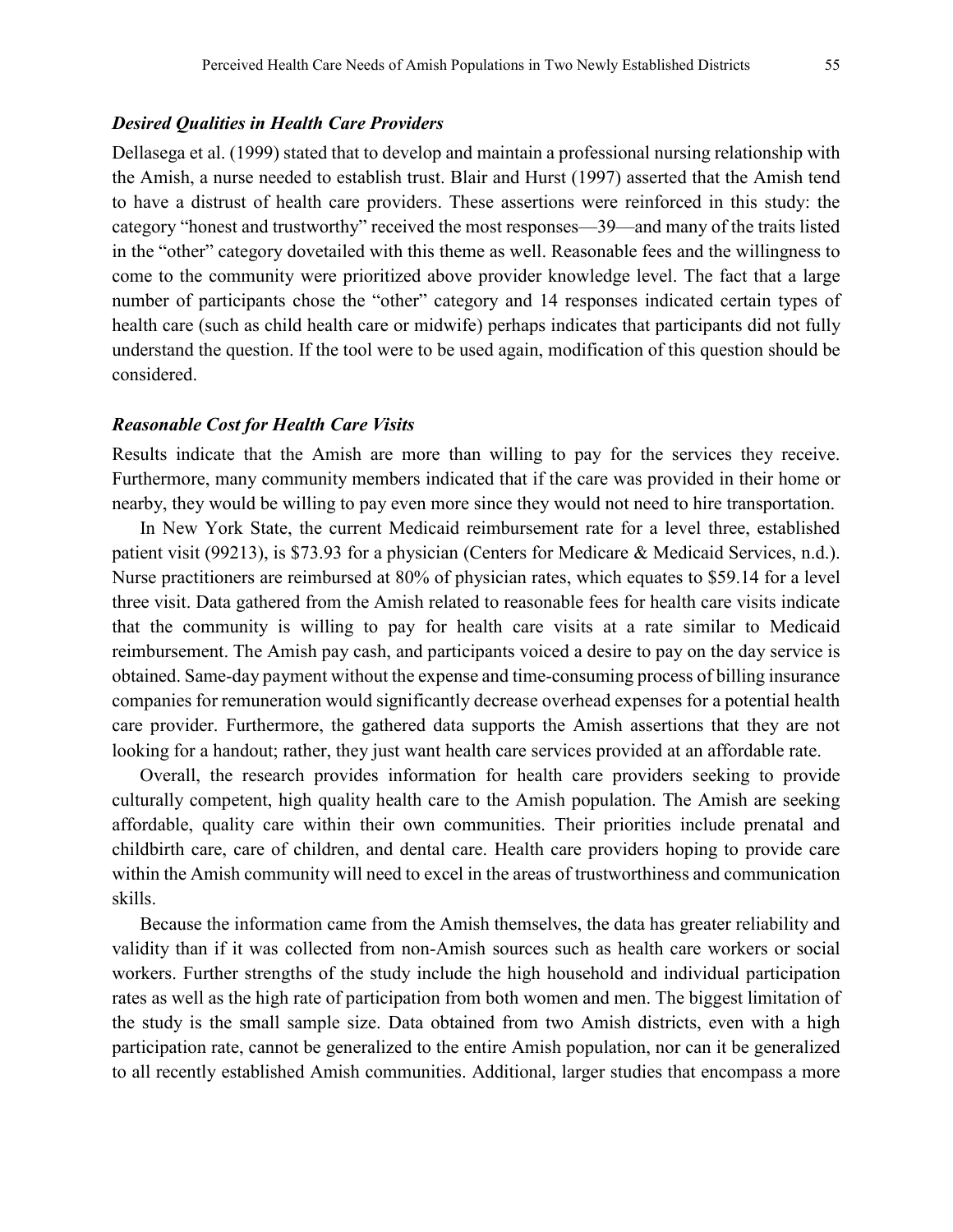geographically diverse Amish cohort need to be undertaken. A second limitation is that the assessment tool did not have established reliability and validity because it was newly developed.

#### **Implications for Practice and Research**

This study demonstrated respect and appreciation for cultural diversity and strived to increase knowledge about health care needs and sensitivity associated with providing culturally acceptable care. It provided valuable insight into the health care needs in two recently established Amish districts located in close geographical and social territory, and it identified significant unmet needs. However, caution must be used in generalizing the findings to all Amish communities, as much diversity among districts exists. The Amish are open to modern health care and assistance from the outside, but first, trust must be established. All individuals interested in providing health care to the Amish should be aware of their desire to have culturally competent care provided in a trustworthy and respectful manner. Providers need to take time to explain diagnoses, causes, treatments, and expected recovery, and they also need to be willing to allow the incorporation of folk-based remedies into the plan of care.

Satisfying, culturally based care enhances the well-being of clients. Culturally beneficial health care occurs when cultural care values, expressions, and patterns are sought, acknowledged, and used appropriately by health care providers. Health care that is not congruent with cultural beliefs and values will result in clients who experience cultural conflict, noncompliance, and ethical or moral concerns.

Additional research is needed to better understand and assist newly established Amish communities in meeting their health care needs. Care must be taken to provide health care within a context and framework desired by the Amish. Since many Amish do not seek routine health care, they are often unaware of actual chronic medical diagnoses, which presents additional challenges. By the time they seek medical attention, a condition is likely to be more advanced and the individual severely ill.

Amish population growth is presenting challenges to rural health care providers across the United States. This study, although small, offers insight into the needs of newly established Amish communities. Studies that are broader in both numbers and geography can further clarify the needs and expectations of Amish people. To augment the Amish perspective of desired health care, research should be undertaken to assess what knowledge and support health care providers need to provide care to newly established Amish communities. Although health care providers desire to provide high quality, competent, culturally sensitive care to all of their patients, most remain unsure of issues, desires, and preferences among those in the Amish community. With many new Amish communities being developed in areas with no prior Amish presence, this becomes an important need.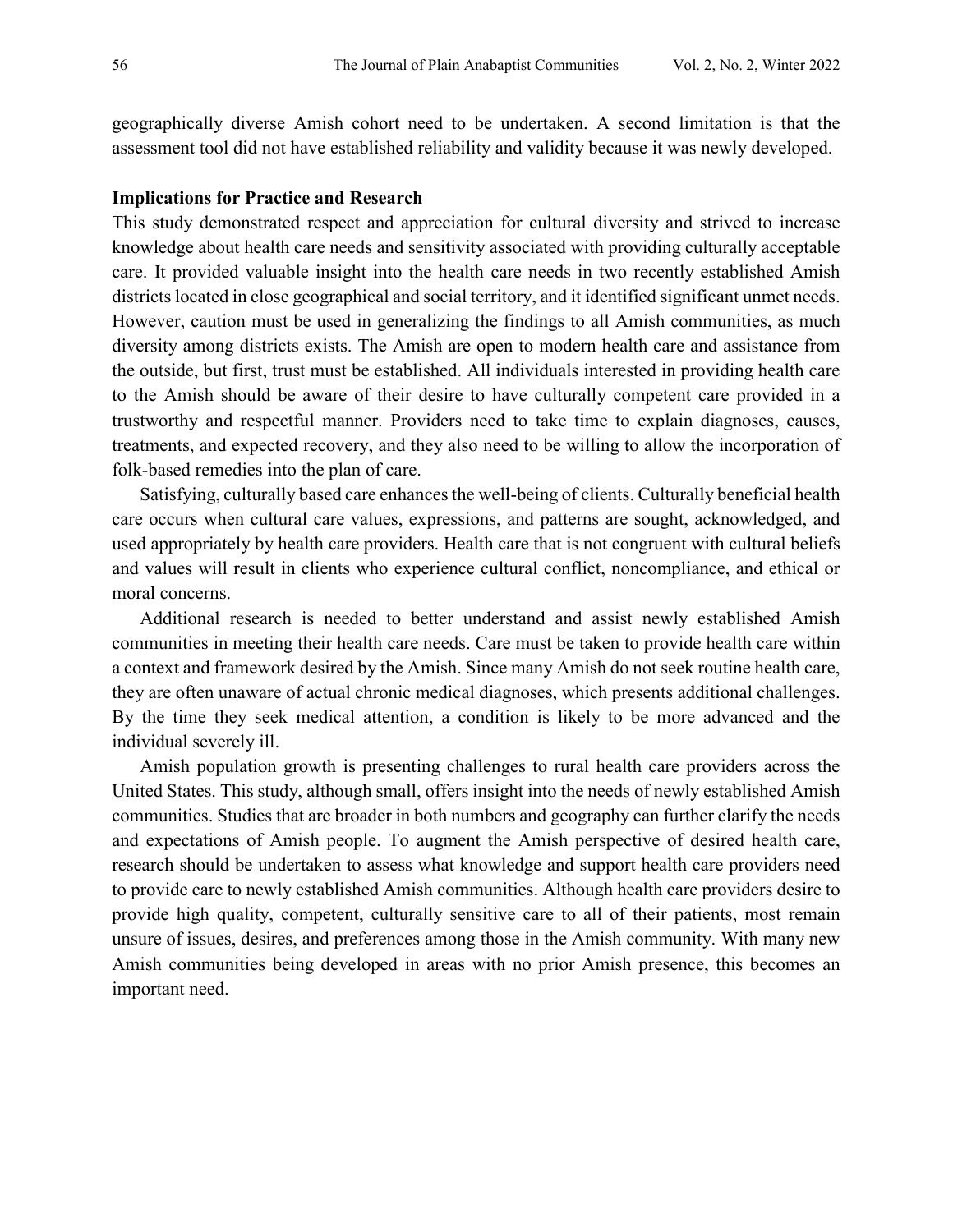## **References**

- Andreoli, E. M., & Miller, J. S. (1998). Aging in the Amish community. *Nursing Connections*, *11*(3), 5–11.
- Armer, J., & Radina, M. (2006). Definition of health and health promotion behaviors among midwestern Old Order Amish families. *Journal of Multicultural Nursing and Health*, *12*(3), 44–53.
- Bassett, D. R., Jr., Tremblay, M. S., Esliger D. W., Copeland, J. L., Barnes, J. D., & Huntington, G. E. (2007). Physical activity and body mass index of children in an Old Order Amish community. *Medicine & Science in Sports & Exercise*, *39*(3), 410–415. <https://doi.org/10.1249/mss.0b013e31802d3aa7>
- Beachy, A., Hershberger, E., Davidhizar, R., & Giger, J. N. (1997). Cultural implications for nursing care of the Amish. *Journal of Cultural Diversity*, *4*(4), 118–126.
- Blair, R., & Hurst, C. (1997). Amish health care. *Journal of Multicultural Nursing & Health*, *3*(2), 38–43.
- Cates, J. (2005). Facing away: Mental health treatment with the Old Order Amish. *American Journal of Psychotherapy*, *59*(4), 371–383. <https://doi.org/10.1176/appi.psychotherapy.2005.59.4.371>
- Centers for Medicare & Medicaid Services. (n.d.). *Search the physician fee schedule*. Retrieved April 16, 2020 from [https://www.cms.gov/medicare/physician-fee-schedule/search.](https://www.cms.gov/medicare/physician-fee-schedule/search)
- Dellasega, C., Hupcey, J. E., & Fisher, K. (1999). Culturalizing health care for a culturally diverse population: The Amish. *Clinical Excellence for Nurse Practitioners*, *3*(1), 10–15.
- Dickinson, N. L. (1995). *A survey of health needs of Amish and non-Amish families in Cashton, WI, 1994* [Unpublished research paper]. University of Wisconsin–Madison.
- Dickinson, N., Slesinger, D. P., & Raftery, P. R. (1996). A comparison of the perceived health needs of Amish and non-Amish families in Cashton, Wisc. *Wisconsin Medical Journal*, *95*(3), 151–156.
- Donnermeyer, J., & Friedrich, L. (2006). Amish society: An overview reconsidered. *Journal of Multicultural Nursing* & *Health*, *12*(3), 35–43.
- Guyther, J. R. (1979). Medical attitudes of the Amish. *Maryland State Medical Journal*, *28*(10), 40–41.
- Hostetler, J. (1980). *Amish society* (3rd ed.). Baltimore: Johns Hopkins University Press.
- Hunt, M. L., Jones, M. S., Main, M. E., Carter, D., Cary, K., & Hall, M. D. (2018). Genetic medical clinic in Kentucky: A needs assessment of Anabaptist households. *Journal of Amish and Plain Anabaptist Studies*, *6*(2), 159–173. <https://doi.org/10.18061/1811/87097>
- Kraybill, D. B., Johnson-Weiner, K. M., & Nolt, S. M. (2013). *The Amish*. Johns Hopkins University Press.
- Leininger, M., & McFarland, M. (2006). *Culture care diversity and universality: A worldwide nursing theory* (2nd ed.). Jones and Bartlett.
- Miller, K., Yost, B., Abbott, C., Buckland, S. T., Dlugi, E., Adams, Z., Rajagopalan, V., Schulman, M., Hilfrank, K., & Cohen, M. A. (2019). Health needs assessment of five